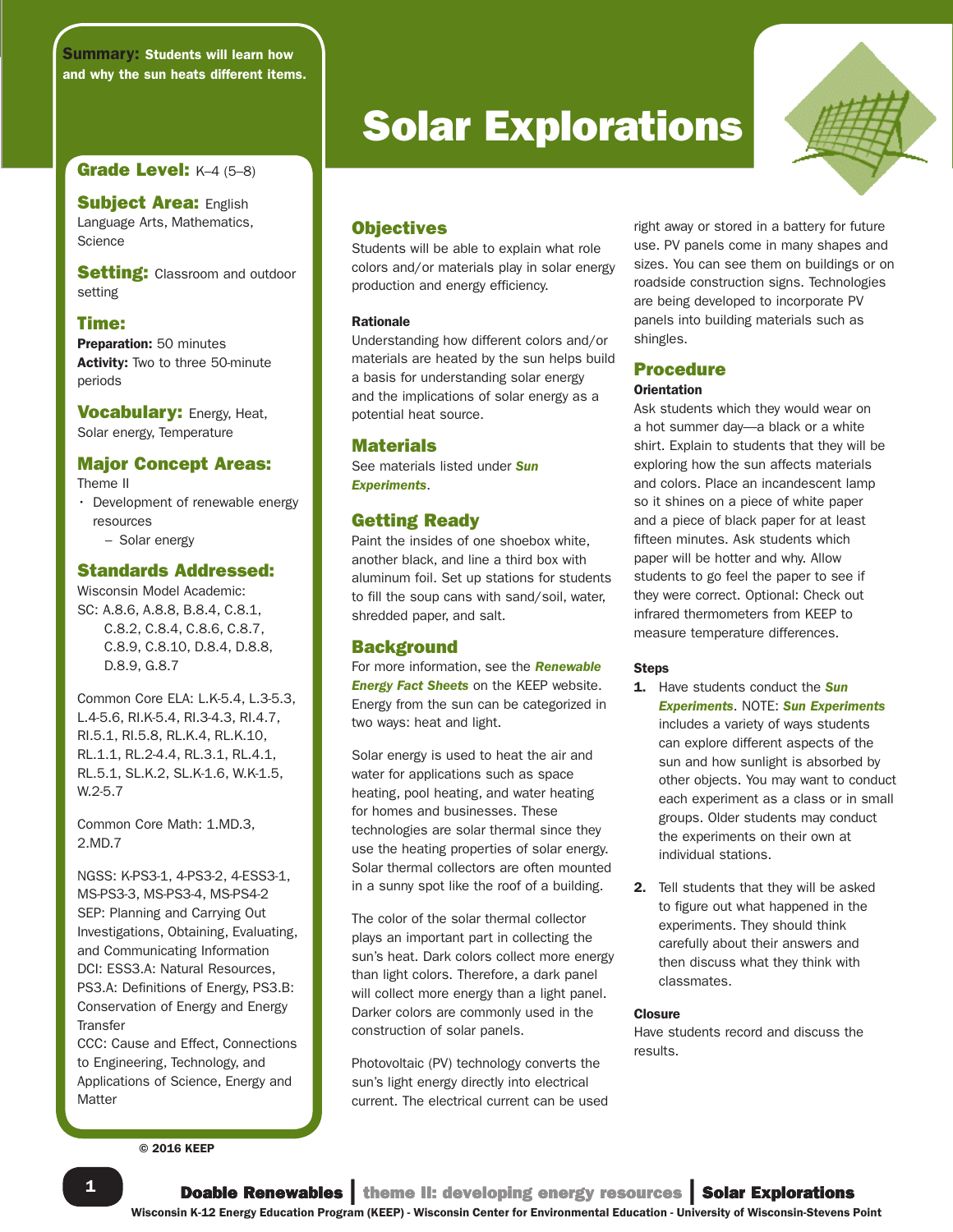## Assessment

## Formative

- Are students able to identify which colors absorb the most light?
- Why do students think it might be important to know which materials absorb light?
- Can students explain which substances retained heat the longest after being removed from the sun?

#### **Summative**

Show students pictures of different types and colors of roofing materials (black roof, tin roof, clay, etc). Have students discuss what type of roof would maintain cool temperatures in a house and why. Ask them what material collects the sun's energy most effectively and could be used to build solar panels.

## Extension

Which will cool a building better – changing its black roof to white or adding a roof garden? Gather three identical cardboard boxes (copy paper boxes will work well), three thermometers, black and white paint, a bag of potting soil, several small plants, and aluminum foil. Paint the top of one box black and another box white. Plant a garden on the top of the third box by making a shallow pan with the aluminum foil. Fill pan with about an inch of potting soil and plant several small plants. Keep the soil moist, not wet, during this entire experiment. Place the three boxes in a sunny spot with a thermometer inside each one. Record the temperatures inside the box for one week as well as the weather outside (sunny, cloudy, raining, etc.). Check the temperature at 10:00 a.m. and at 2:00 p.m. Use the information gathered to



*Photovoltaic panels mounted on the roof supply the household with electrical energy.*



determine which box stayed the coolest. *Solar panels collect thermal energy from the sun to heat water for household use. Picture from North Carolina Sustainable Energy Association.*

**icel** Energy'